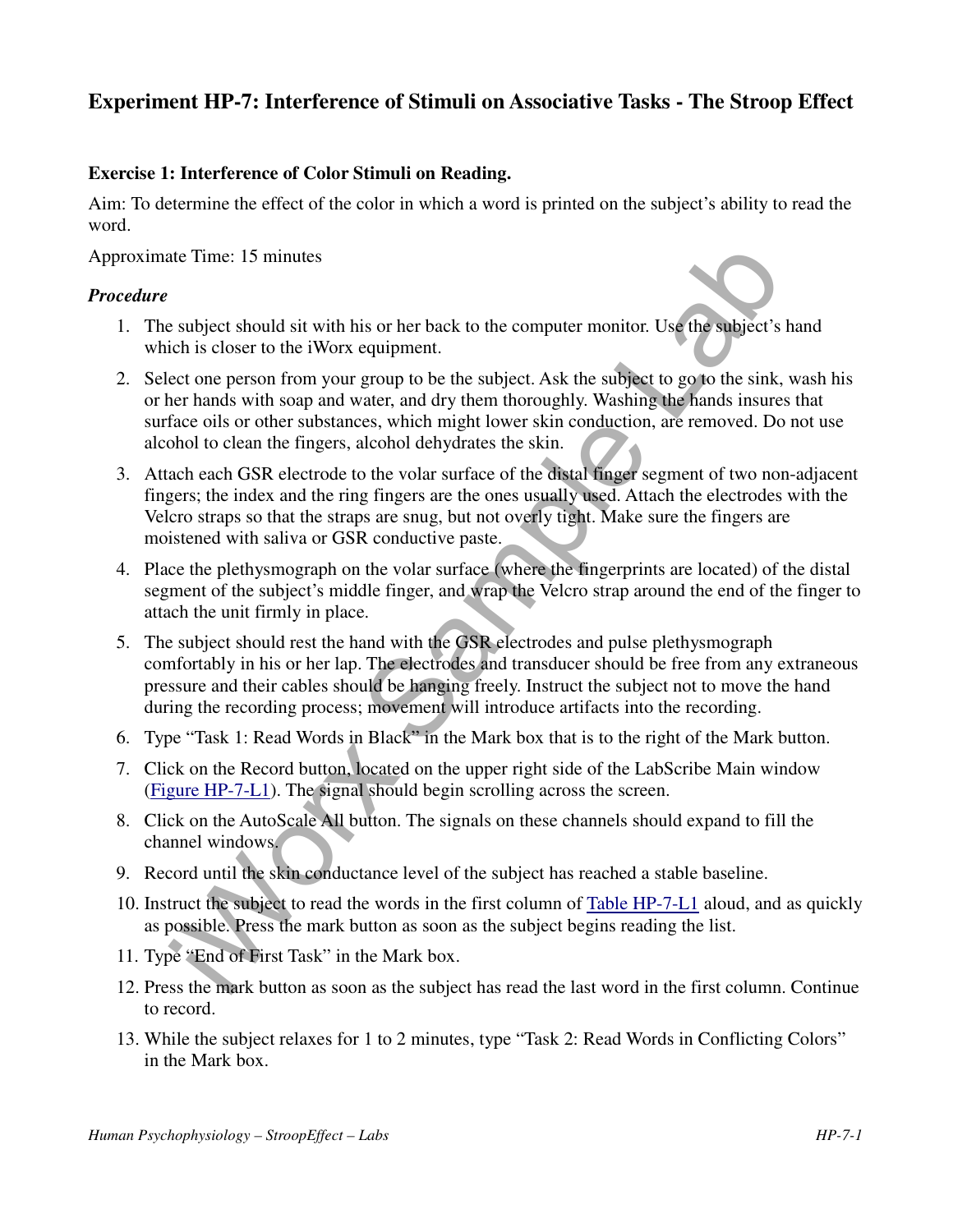

*Figure HP-7-L1: Pulse, skin conductance level (SCL), and heart rate of subject performing the task of reciting the names of colors printed in black. During the task, the subject's skin conductance level increased by 1.83%..*

- 14. Instruct the subject to read the words in the second column of Table HP-7-L1 aloud, and as quickly as possible. Press the mark button as soon as the subject begins reading the list.
- 15. Type "End of Task 2" in the Mark box.
- 16. Press the mark button as soon as the subject has read the last word in the second column. Continue to record as the subject relaxes for a minute.
- 17. Click Stop to halt the recording.
- 18. Select Save As in the File menu, type a name for the file. Click on the Save button to save the data file.
- 19. Begin Exercise 2 after allowing the subject to rest for 1 or 2 minutes.

## **Exercise 2: Interference of Word Stimuli on Naming.**

Aim: To determine the effect of words on the subject's ability to name the colors in which the words are printed.

#### Approximate Time: 15 minutes

#### *Procedure*

1. While the subject relaxes for 1 to 2 minutes, type "Task 3: Name Color of Symbols" in the Mark box.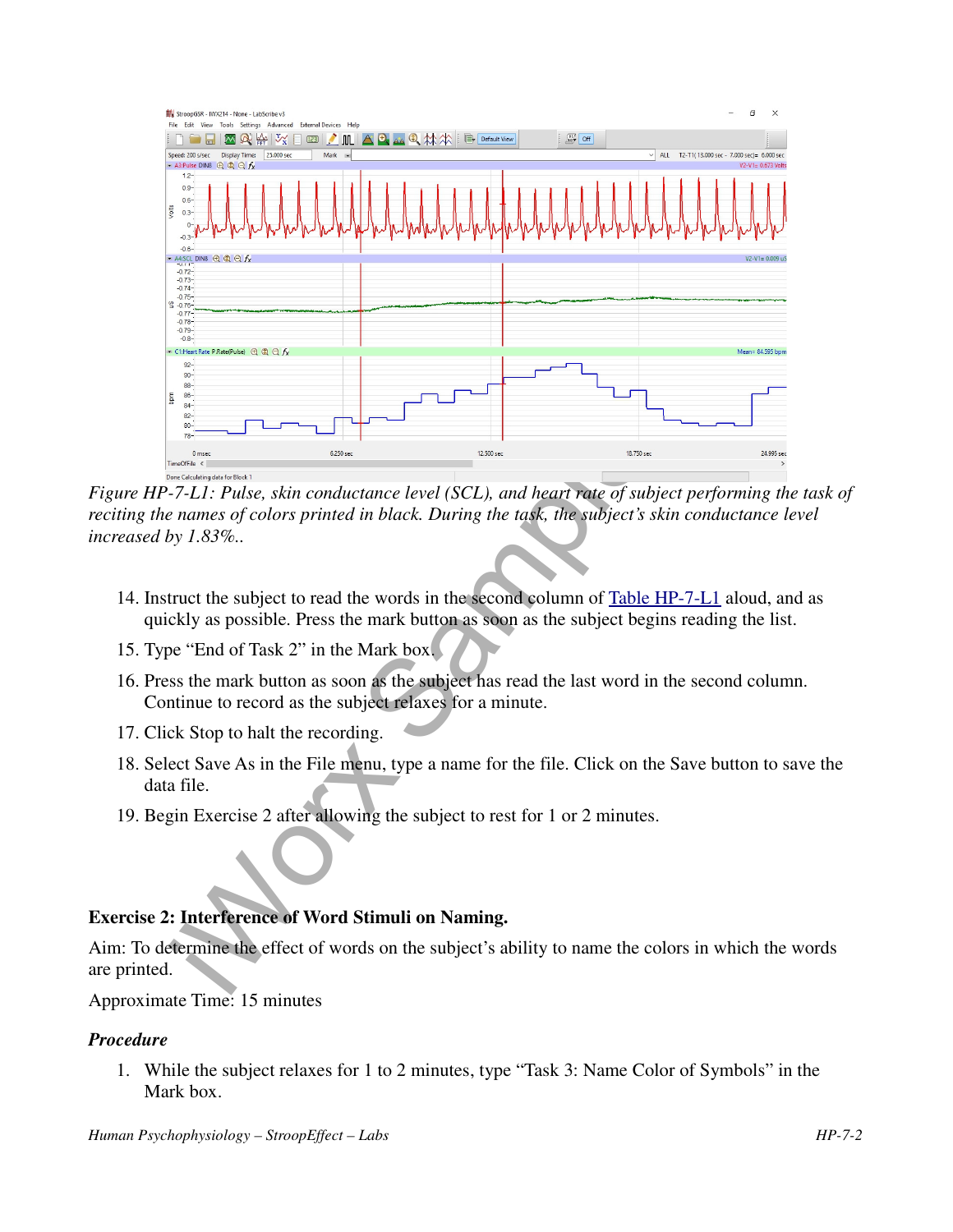- 2. Instruct the subject to say the colors of the symbols in the third column of Table HP-7-L1 aloud, and as quickly as possible. Press the mark button as soon as the subject begins saying the colors.
- 3. Type "End of Task 3" in the Mark box.
- 4. Press the mark button as soon as the subject has read the last word in the third column. Continue to record.
- 5. While the subject relaxes for 1 to 2 minutes, type "Task 4: Name Color of Conflicting Words" in the Mark box.
- 6. Instruct the subject to read the color of the words in the fourth column of Table HP-7-L1 aloud, and as quickly as possible. Press the mark button as soon as the subject begins reading the list.
- 7. Type "End of Task 4" in the Mark box.
- 8. Press the mark button as soon as the subject has read the last color in the fourth column.
- 9. Continue to record for 1 to 2 minutes.
- 10. Click Stop to halt the recording.
- 11. Select Save in the File menu.

### *Data Analysis: Pre-Task 1*

- 1. Scroll through the data file and locate the recording that was made before Task 1.
- 2. Use the Display Time icons to adjust the Display Time of the Main window so that the segment before Task 1 can be viewed on the screen.
- 3. Click the 2-Cursor icon (Figure HP-7-L2) so that two vertical lines appear on the Main window. Use the cursors to select the complete segment before Task 1. This section of data can also be selected by:
	- Placing the cursors on either side of a stable recording of the subject's skin conductance level and heart rate.
	- Clicking the Zoom between Cursors button on the LabScribe toolbar to expand or contract the recording to the width of the Main window.



*Figure HP-7-L2: The LabScribe toolbar.*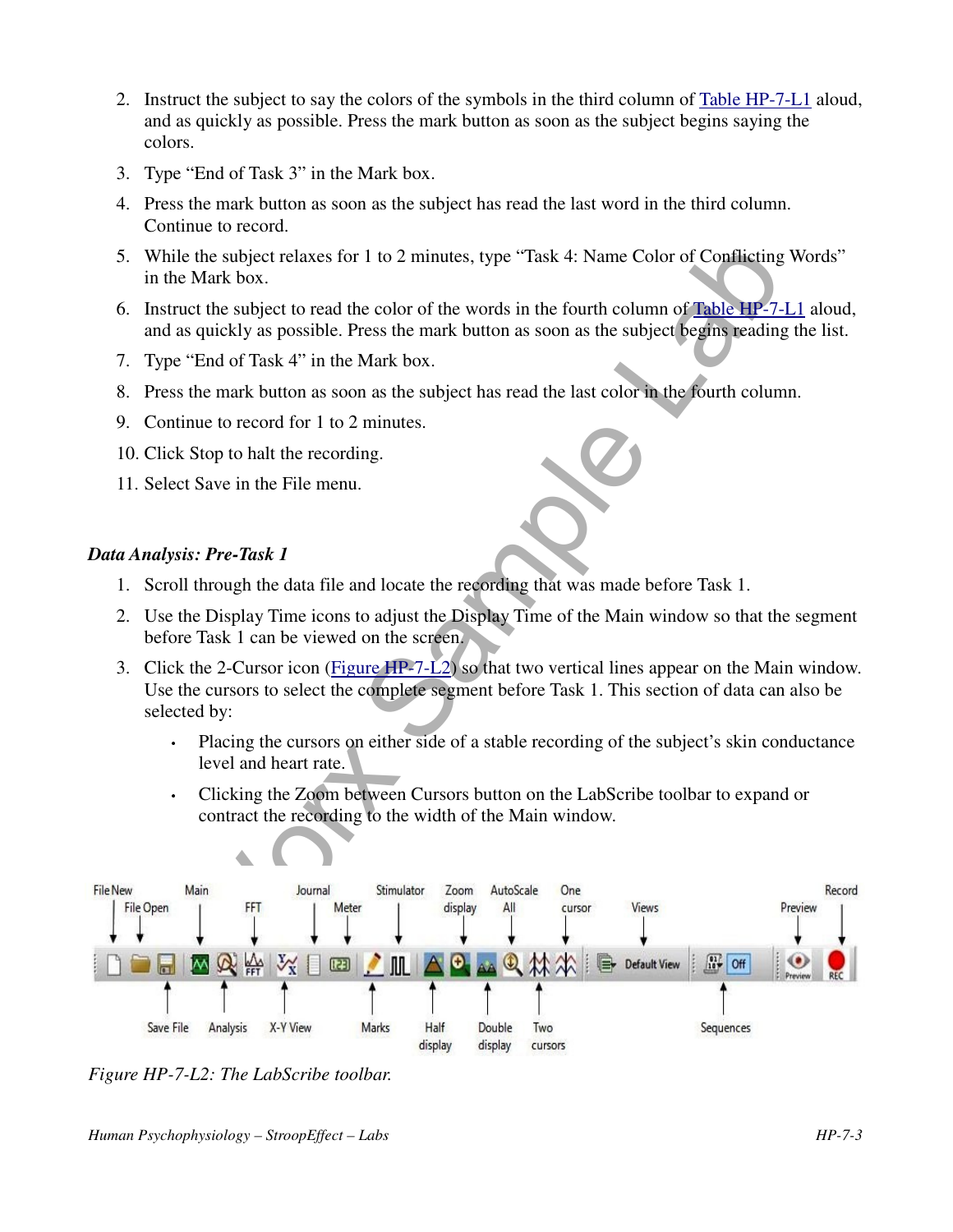- 4. Click on the Analysis window icon in the toolbar or select Analysis from the Windows menu to transfer the data displayed in the Main window to the Analysis window (Figure HP-7-L3).
- 5. Look at the Function Table that is above the Pulse channel in the Analysis window. The mathematical functions, Max, Min, Mean, and T2-T1, should appear in this table on the top margin of each channel.
- 6. Once the cursors are placed in the correct positions for determining the values for these functions in a stable section of the recording, the values can be recorded in the on-line notebook of LabScribe by typing the names and values of the functions directly into the Journal.
- 7. The functions in the channel menu of the Analysis window can also be used to enter the names and values of the functions from the recording to the Journal. To use these functions:
	- Place the cursors at the locations used to measure the maximum, minimum, and mean tonic skin conductance levels and resting heart rates.
	- Transfer the names of the functions to the Journal using the Add Title to Journal function in the Skin Conductance Level channel menu.
	- Transfer the values for those functions on all channels to the Journal using the Add All Data to Journal function in the Skin Conductance Level channel menu.
- 8. Use the mouse to click on and drag a cursor to the left margin of the data displayed on the Analysis window. Drag the other cursor to the right margin of the same data.
- 9. Record the values for Max, MIn, and Mean on the Skin Conductance Level and Heart Rate channels in the Journal using the one of the techniques described in Steps 6 or 7, and on Table HP-7-L2.



*Figure HP-7-L3: Pulse, skin conductance level (SCL), and heart rate data for Task 2 (Words in Conflicting Colors), as displayed in the Analysis window. The subject took 20.075 seconds to complete this task. During the task, the subject's SCL rose 7.70%.*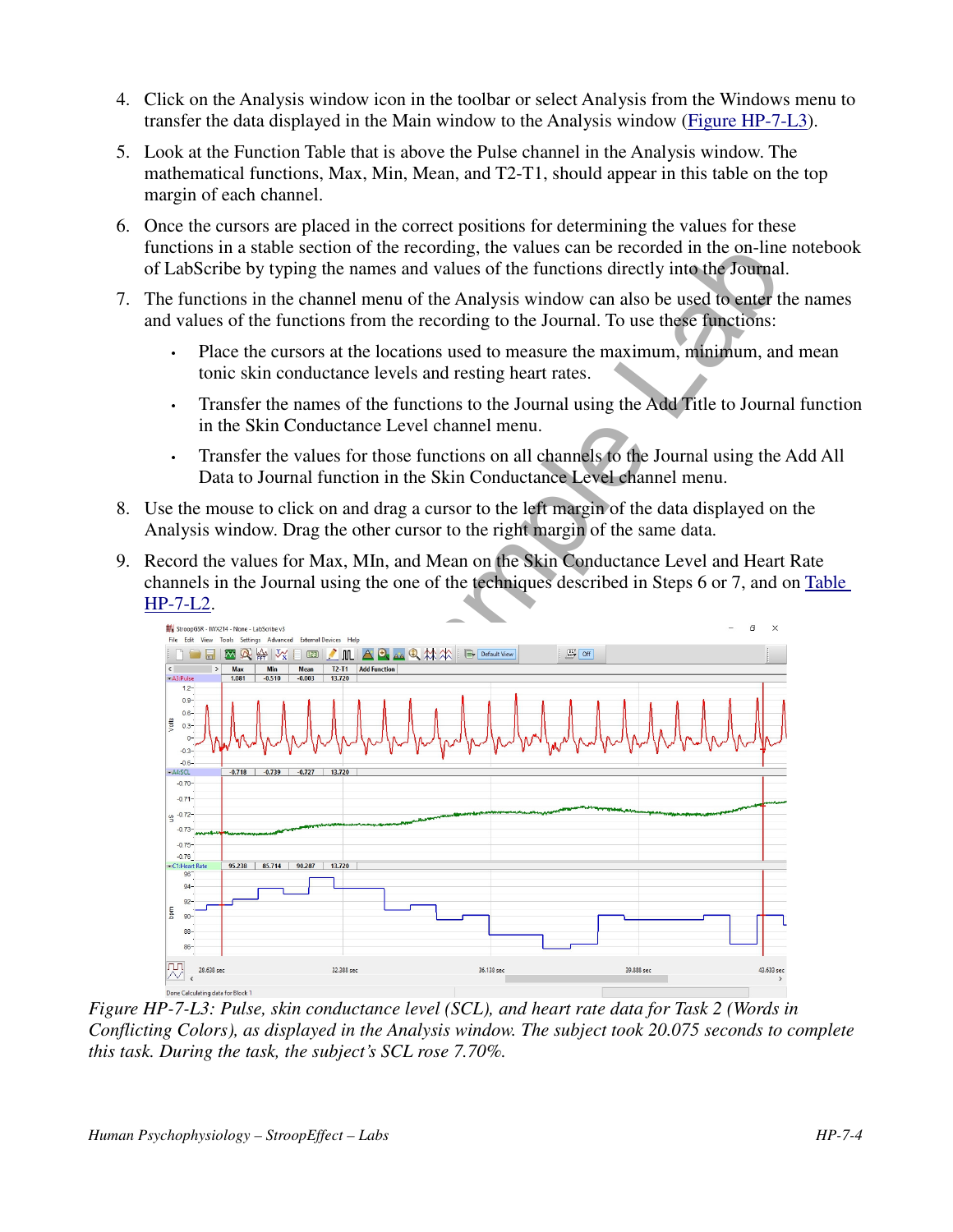## *Data Analysis: Tasks 1, 2, 3, and 4*

- 1. Scroll through the data file and locate the recording that was made during Task 1.
- 2. Use the Display Time icons to adjust the Display Time of the Main window so that all data recorded during Task 1 can be viewed on the screen.
- 3. Click the 2-Cursor icon (Figure HP-7-L2) so that two blue vertical lines appear on the Main window. Use the cursors, or the Zoom between Cursors function, to select the complete set of data from Task 1.
- 4. Click on the Analysis window icon to transfer the data displayed in the Main window to the Analysis window.
- 5. Place the cursors at the beginning and end of the data recorded during Task 1. Measure the values for the following parameters:
	- Maximum, Minimum, and Mean Skin Conductance Levels, which are determined by using the Max, Min, and Mean computed functions on the data in the Skin Conductance Level channel.
	- Maximum, Minimum, and Mean Heart Rate, which are determined by using the Max, Min, and Mean computed functions on the data in the Heart Rate channel.
	- Task Completion Time is the time between the first and the last word or color in the task being spoken, which is determined by the T2-T1 computed function.
- move the ethn can be a state of the state of the state of the state of the state of the state of the State of the Main window is a from Task 1. We are the toerapy sign window.<br>
Sample State State of the data recorded durin 6. Transfer the values for these parameters to the Journal using either of the techniques described in the previous analysis section. Record the values for these parameters on Table HP-7-L2. Calculate the difference between the maximum and minimum skin conductance levels, and the maximum and minimum heart rates. Record these values in the Journal, and Table HP-7-L2.
- 7. Repeat Steps 1 through 7 on the following segments of the data file:
	- Time between Tasks 1 and 2.
	- Task 2.
	- Time between Task 2 and 3.
	- Task 3.
	- Time between Tasks 3 and 4,
	- $\cdot$  Task 4.
	- Time after Task 4.
- 9. Calculate the differences between the completion times of Task 2 and Task 1, and Task 4 and Task 3. Report these values in the Journal, and Table HP-7-L2.

#### *Questions*

- 1. Is there a difference between the changes in the subject's skin conductance level (SCL) in Tasks 1 and 2? Is there a difference between the subject's heart rate in Tasks 1 and 2?
- 2. Did the subject take longer to complete Task 1 or Task 2? Did the color stimuli interfere with reading words?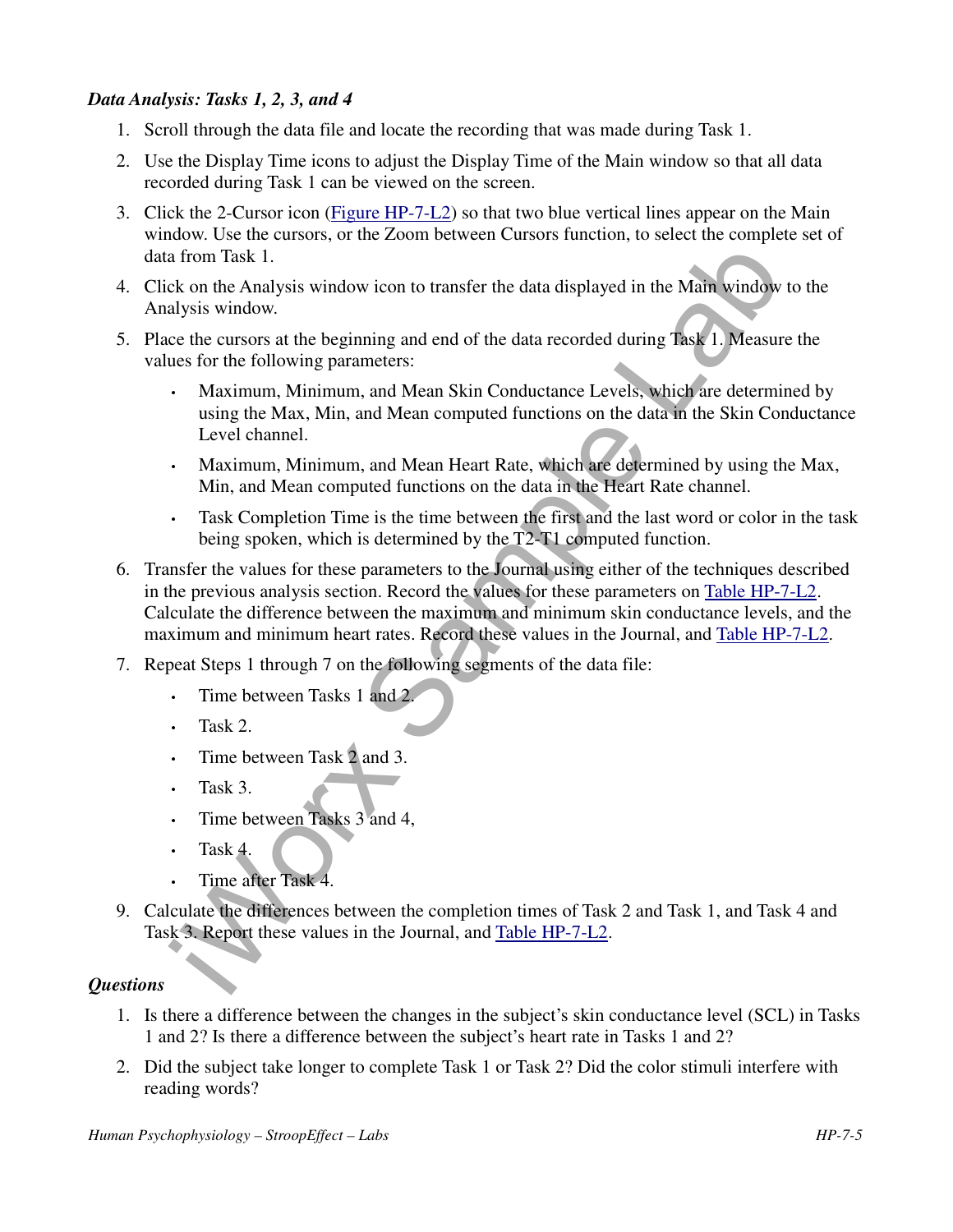- 3. Is there a difference between the changes in the subject's skin conductance level (SCL) in Tasks 3 and 4? Is there a difference between the subject's heart rate in Tasks 3 and 4?
- 4. Did the subject take longer to complete Task 3 or Task 4? Did the word stimuli interfere with naming colors?
- 5. Did the subject take longer to complete Task 2 or Task 4? Did the word stimuli make color naming more difficult or did the color stimuli make reading words more difficult? Why is this so?

#### *Predictions*

- 1. What would happen if the order of the colors in the list of words for Task 2 (Reading Colored Words) was repetitive?
- 2. What would happen if the order of the colors in the list for Task 3 (Naming Colors of Symbols) was repetitive?
- 3. What would happen if the order of the colors in the list of words for Task 4 (Naming Colors of Words) was repetitive?
- 4. What would happen in Task 4 if the subject was a child who had not yet learned to read?
- 5. What would happen in Task 4 if the subject was just beginning to speak English?

#### **Exercise 3: Interference of Word Stimuli on Determining Direction**

Aim: To determine the effect of words on the subject's ability to name the location of a word in a frame.

Approximate Time: 15 minutes

#### *Procedure*

- 1. The subject should sit with his or her back to the computer monitor. The subject should rest the hand with the electrodes comfortably on his or her lap.
- 2. Instruct the subject that the object of the task is to name the position of the word in each frame on Table HP-7-L3 aloud, and as quickly as possible.
- 3. Type "Task 5: Name Position of Same Word" in the Mark box that is to the right of the Mark button.
- s<br>at would happen if the order of the colors in the list of words for Task 2 (Reading<br>radio was repetitive?<br>it would happen if the order of the colors in the list for Task 3 (Naming Colors of<br>streetwitte?)<br>at would happen 4. Click on the Record button located on the upper right side of the LabScribe Main window (Figure HP-7-L1). The signal should begin scrolling across the screen. Record until the skin conductance level of the subject has reached a stable baseline.
- 5. Press the mark button as soon as the subject begins naming the position of the word.
- 6. Type "End Task 5" in the Mark box.
- 7. Press the mark button as soon as the subject has named the last position on Table HP-7-L3. Continue to record.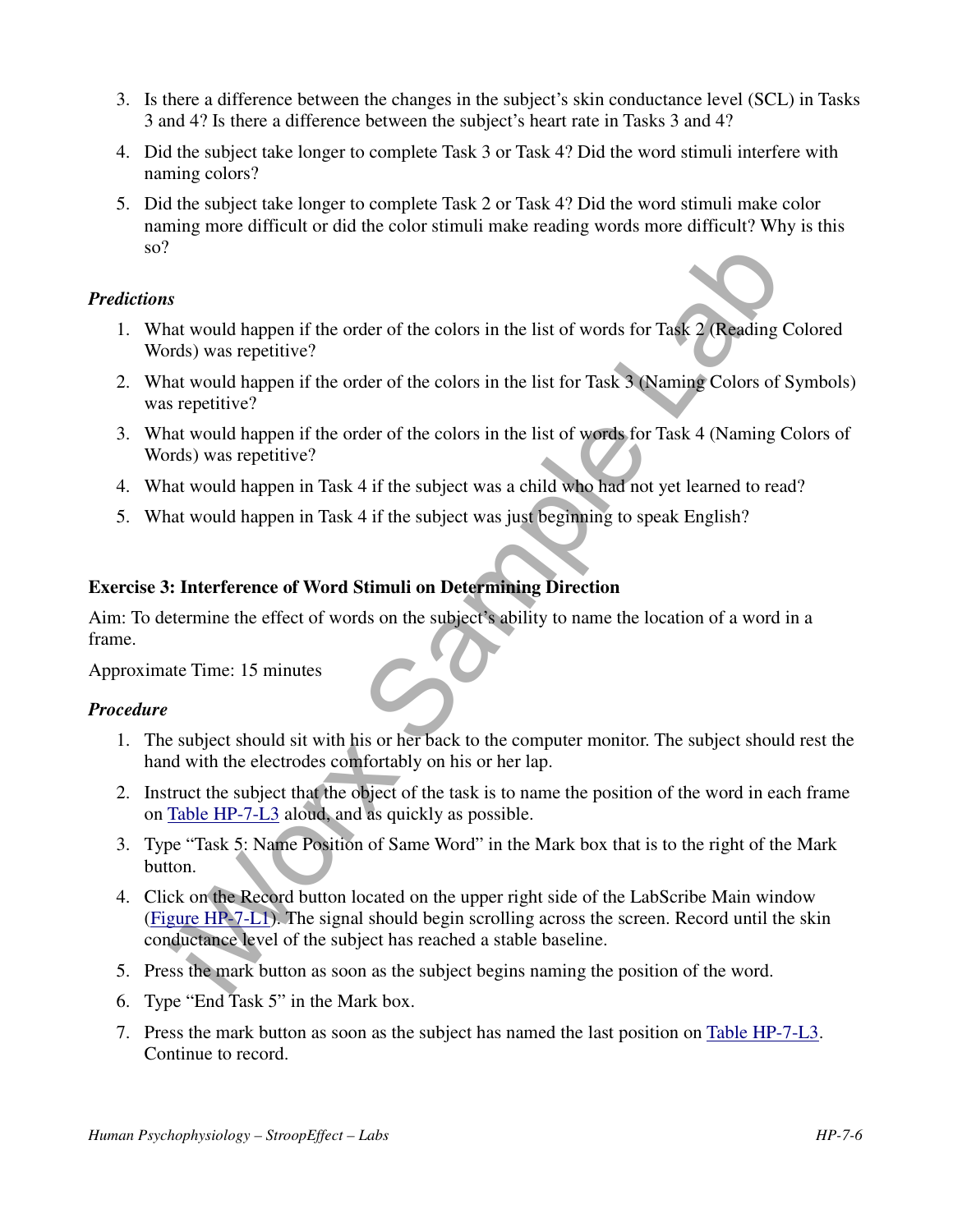- 8. Type "Task 6: Name Position of Different Words" in the Mark box, as the subject relaxes for 1 to 2 minutes.
- 9. Instruct the subject to name the position of the word in each frame on Table HP-7-L4 aloud, as quickly as possible. Press the mark button as soon as the subject begins naming the position of the word.
- 10. Type "End Task 6" into the Mark box.
- 11. Press the mark button as soon as the subject has named the last position on Table HP-7-L4. Continue to record as the subject relaxes for 1 to 2 minutes.
- 12. Click Stop to halt the recording.
- 13. Select Save in the File menu.

#### *Data Analysis: Tasks 5 and 6*

- 1. Scroll through the data file and locate the recording that was made before Task 5.
- 2. Use the Display Time icons to adjust the Display Time of the Main window so that the segment before Task 5 can be viewed on the screen.
- ss the mark button as soon as the subject has named the last position on Table HP-<br>trimue to record as the subject relaxes for 1 to 2 minutes.<br>
Excels Stop to halt the recording.<br>
Stats 5 and 6 or the File menu.<br>
Stats 5 3. Use the same techniques used on the data from Exercises 1 and 2 to measure the maximum, minimum, and mean skin conductance levels and heart rate from the data recorded before Task 5.
- 4. Transfer the values for these parameters to the Journal using either of the techniques described in the first analysis section. Record the values for these parameters on Table HP-7-L5.
- 5. Use the same techniques to measure and record these parameters for the other segments of Exercise 3:
	- $\cdot$  Task 5.
	- Time between Tasks 5 and 6,
	- Task 6, Time after Task 6.
- 6. Measure the task completion times for Tasks 5 and 6. Record the values for these times in the Journal and on Table HP-7-L.
- 7. Calculate the difference between the maximum and minimum skin conductance levels, and the maximum and minimum heart rates. Record these values in the Journal, and Table HP-7-L5.
- 8. Calculate the differences between the completion times of Task 6 and Task 5. Report this value in the Journal, and on Table HP-7-L5.
- 9. Select Save in the File menu.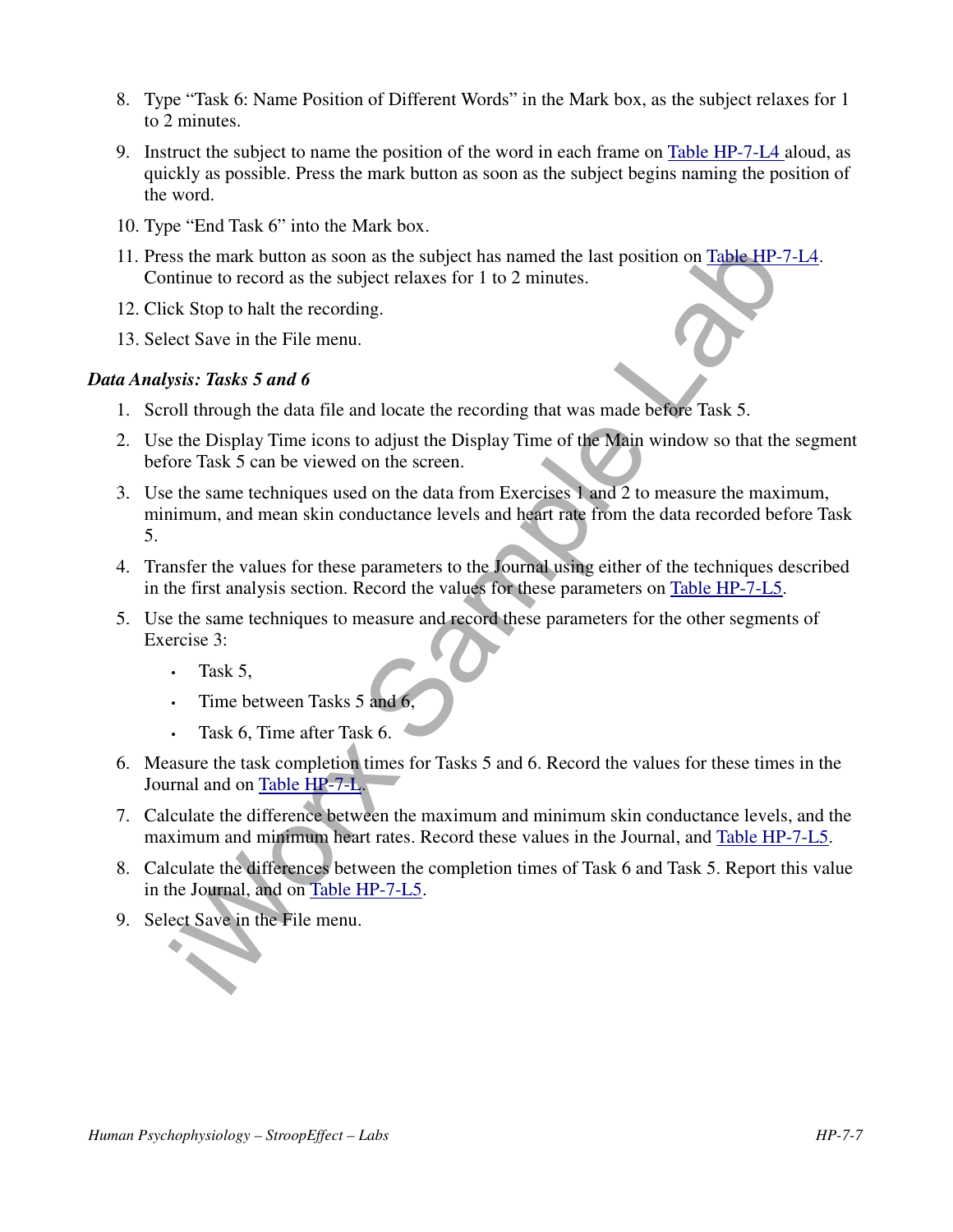|                                             | Skin Conductance $(\mu S)$ |     |      | Heart Rate (BPM) |             |     |      | Times (secs) |                       |              |
|---------------------------------------------|----------------------------|-----|------|------------------|-------------|-----|------|--------------|-----------------------|--------------|
| <b>Task</b>                                 | Max                        | Min | Mean | Max-Min          | $\vert$ Max | Min | Mean | Max-Min      | Completion<br>of Task | Differential |
| <b>Before</b><br>Task 1                     |                            |     |      |                  |             |     |      |              |                       |              |
| Task 1:<br>Read in<br><b>Black</b><br>Print |                            |     |      |                  |             |     |      |              |                       |              |
| <b>Between</b><br>Tasks 1<br>and 2          |                            |     |      |                  |             |     |      |              |                       |              |
| Task 2:<br>Read in<br>Different<br>Color    |                            |     |      |                  |             |     |      |              |                       |              |
| <b>Between</b><br>Tasks 2<br>and 3          |                            |     |      |                  |             |     |      |              |                       |              |
| Task 3:<br>Name<br>Color of<br>Symbol       |                            |     |      |                  |             |     |      |              |                       |              |
| <b>Between</b><br>Tasks 3<br>and 4          |                            |     |      |                  |             |     |      |              |                       |              |
| Task 4:<br>Name<br>Color of<br>Word         |                            |     |      |                  |             |     |      |              |                       |              |
| After Task<br>$\overline{4}$                |                            |     |      |                  |             |     |      |              |                       |              |

## **Table HP-7-L2: Skin conductance levels, heart rates, and completion times during Tasks 1 through 4.**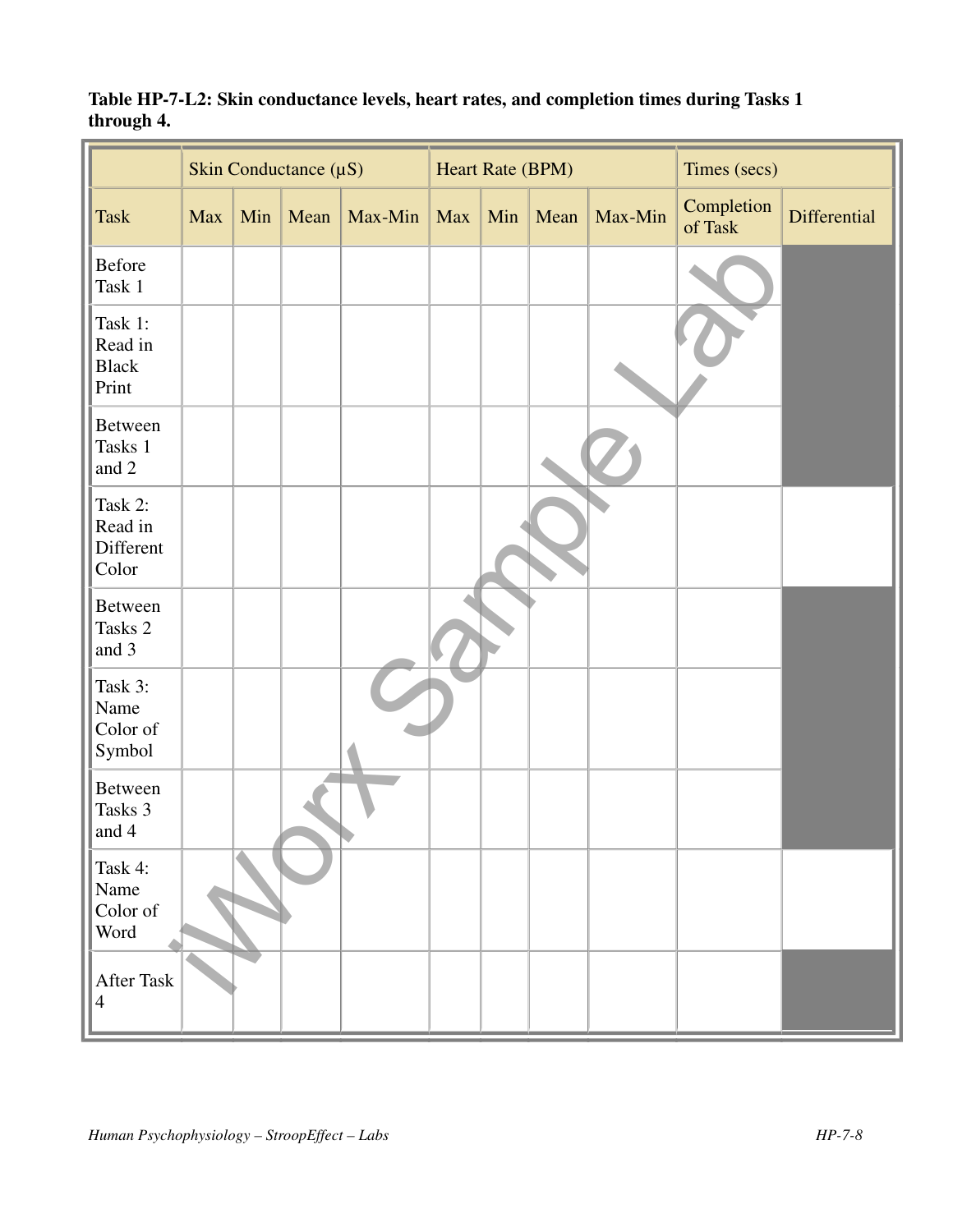|                                                                                                                                                                                          | Skin Conductance $(\mu S)$                  |     |      | Heart Rate (BPM) |            |     |      | Times (secs) |                       |              |
|------------------------------------------------------------------------------------------------------------------------------------------------------------------------------------------|---------------------------------------------|-----|------|------------------|------------|-----|------|--------------|-----------------------|--------------|
| <b>Task</b>                                                                                                                                                                              | <b>Max</b>                                  | Min | Mean | Max-Min          | <b>Max</b> | Min | Mean | Max-Min      | Completion<br>of Task | Differential |
| <b>Before</b><br>Task 5                                                                                                                                                                  |                                             |     |      |                  |            |     |      |              |                       |              |
| Task 5:<br>Name<br>Same<br>Direction                                                                                                                                                     |                                             |     |      |                  |            |     |      |              |                       |              |
| <b>Between</b><br>Tasks 5<br>and 6                                                                                                                                                       |                                             |     |      |                  |            |     |      |              |                       |              |
| Task 6:<br>Name<br>Different<br>Direction                                                                                                                                                |                                             |     |      |                  |            |     |      |              |                       |              |
| <b>After Task</b><br>6                                                                                                                                                                   |                                             |     |      |                  |            |     |      |              |                       |              |
|                                                                                                                                                                                          |                                             |     |      |                  |            |     |      |              |                       |              |
| <b>Questions</b>                                                                                                                                                                         |                                             |     |      |                  |            |     |      |              |                       |              |
| 1. Is there a difference between the changes in the subject's skin conductance level (SCL) in Tasks<br>5 and 6? Is there a difference between the subject's heart rate in Tasks 5 and 6? |                                             |     |      |                  |            |     |      |              |                       |              |
| 2. Did the subject take longer to complete Task 5 or Task 6? Did the word stimuli interfere with<br>naming directions?                                                                   |                                             |     |      |                  |            |     |      |              |                       |              |
|                                                                                                                                                                                          | <b>Exercise 4: Additional interferences</b> |     |      |                  |            |     |      |              |                       |              |
| Aim: To perform another test for interference between associative tasks.                                                                                                                 |                                             |     |      |                  |            |     |      |              |                       |              |
| Approximate Time: 15-20 minutes depending on the task chosen.                                                                                                                            |                                             |     |      |                  |            |     |      |              |                       |              |

## **Table HP-7-L5: Skin conductance levels, heart rates, and completion times during Tasks 5 and 6.**

## *Questions*

- 1. Is there a difference between the changes in the subject's skin conductance level (SCL) in Tasks 5 and 6? Is there a difference between the subject's heart rate in Tasks 5 and 6?
- 2. Did the subject take longer to complete Task 5 or Task 6? Did the word stimuli interfere with naming directions?

## **Exercise 4: Additional interferences**

#### *Procedure*

- 1. Find or devise an additional test for interference between tasks that seem to be associated.
	- Additional tests to demonstrate the "Stroop Effect" can be found by searching the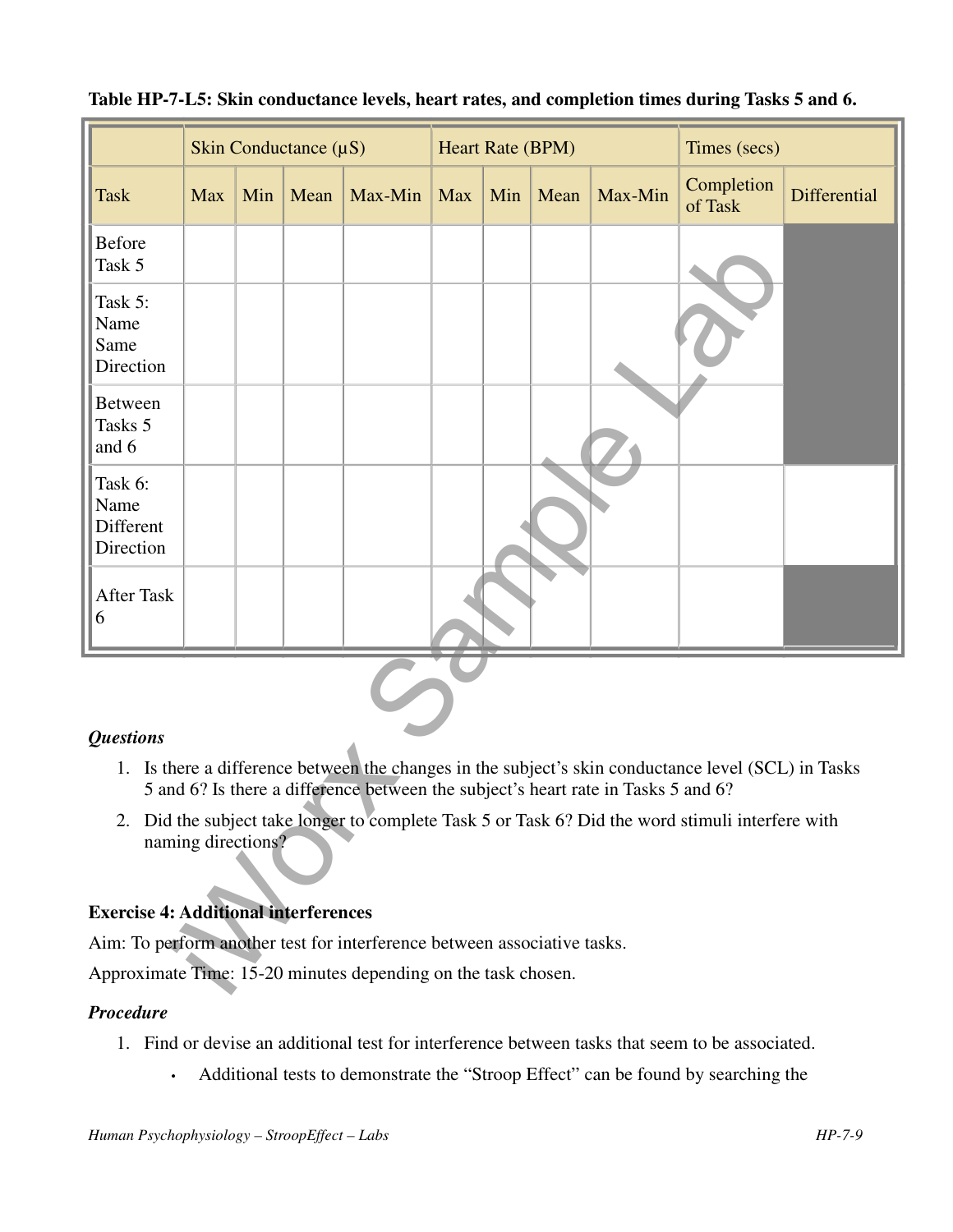Internet. You should be able to find tests that demonstrate other interferences: word stimuli on counting, word stimuli on naming pictures, and audio stimuli on naming.

- Devise your own test on tasks that think are associated.
- Test one of the predictions made earlier in this experiment.
- 2. Record the same parameters, skin conductance level and heart rate and test completion time, used in Exercises 1, 2, and 3.

### *Data Analysis*

- 1. Use the same methods employed in Exercises 1, 2, and 3 to analyze the data collected from this additional Stroop test.
- 2. Construct a table to display the results of your test. Share these results with other groups in your class.
- 3. Compare the strength of interference of this additional stimuli to the strength of interference of the additional stimuli used by other groups of students.
- 4. Compare the strength of interference of this additional stimuli to the strengths of interference demonstrated in Exercises 1, 2, and 3.

for the same parameters, skin conductance level and heart rate and test completion<br>of the Exercises 1, 2, and 3.<br>wisk<br>the same methods employed in Exercises 1, 2, and 3 to analyze the data collected<br>itional Stroop test.<br>th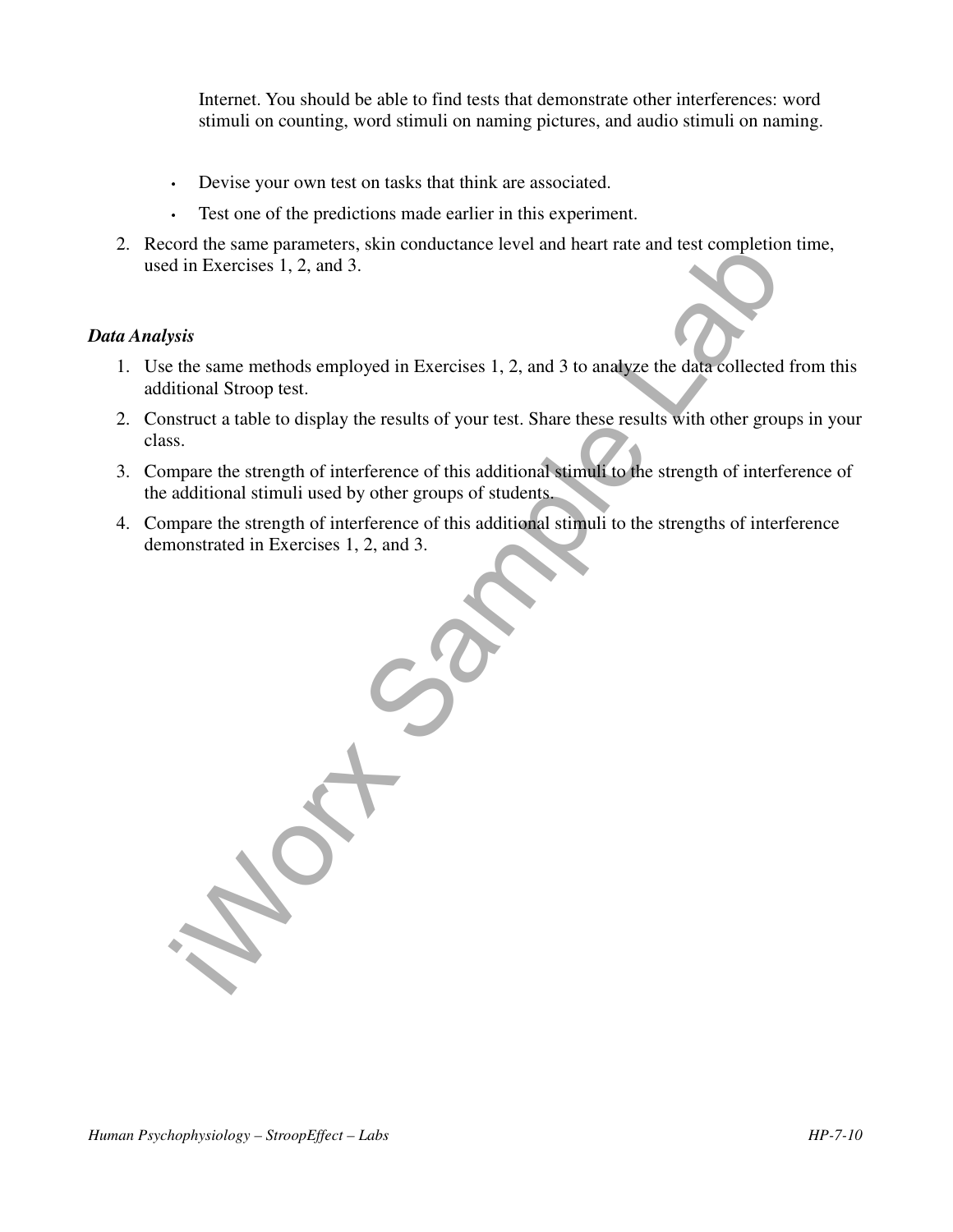| <b>Task 1</b> | Task 2       | Task 3      | Task 4       |
|---------------|--------------|-------------|--------------|
| <b>BLUE</b>   | <b>BLUE</b>  | <b>XXXX</b> | <b>RED</b>   |
| <b>GREEN</b>  | <b>GREEN</b> | <b>XXXX</b> | <b>BLUE</b>  |
| <b>RED</b>    | <b>BLACK</b> | <b>XXXX</b> | <b>GREEN</b> |
| <b>GREEN</b>  | <b>BLUE</b>  | <b>XXXX</b> | <b>BLUE</b>  |
| <b>RED</b>    | <b>GREEN</b> | <b>XXXX</b> | <b>BLACK</b> |
| <b>RED</b>    | <b>RED</b>   | <b>XXXX</b> | <b>BLUE</b>  |
| <b>BLUE</b>   | <b>GREEN</b> | <b>XXXX</b> | <b>GREEN</b> |
| <b>GREEN</b>  | <b>RED</b>   | <b>XXXX</b> | <b>RED</b>   |
| <b>BLUE</b>   | <b>BLUE</b>  | <b>XXXX</b> | <b>GREEN</b> |
| <b>BLACK</b>  | <b>BLACK</b> | <b>XXXX</b> | <b>RED</b>   |
| <b>BLUE</b>   | <b>BLUE</b>  | <b>XXXX</b> | <b>BLUE</b>  |
| <b>BLACK</b>  | <b>GREEN</b> | <b>XXXX</b> | <b>BLACK</b> |
| <b>BLUE</b>   | <b>RED</b>   | <b>XXXX</b> | <b>BLUE</b>  |
| <b>GREEN</b>  | <b>BLUE</b>  | <b>XXXX</b> | <b>GREEN</b> |
| <b>BLUE</b>   | <b>GREEN</b> | <b>XXXX</b> | <b>BLACK</b> |
| <b>GREEN</b>  | <b>BLUE</b>  | <b>XXXX</b> | <b>BLUE</b>  |
| <b>BLACK</b>  | <b>BLACK</b> | <b>XXXX</b> | <b>RED</b>   |
| <b>BLUE</b>   | <b>BLUE</b>  | <b>XXXX</b> | <b>GREEN</b> |
| <b>GREEN</b>  | <b>BLACK</b> | <b>XXXX</b> | <b>RED</b>   |
| <b>RED</b>    | <b>BLUE</b>  | <b>XXXX</b> | <b>BLUE</b>  |
| <b>BLACK</b>  | <b>RED</b>   | <b>XXXX</b> | <b>GREEN</b> |
| <b>BLUE</b>   | <b>GREEN</b> | <b>XXXX</b> | <b>BLACK</b> |
| <b>RED</b>    | <b>RED</b>   | <b>XXXX</b> | <b>BLUE</b>  |
| <b>GREEN</b>  | <b>GREEN</b> | <b>XXXX</b> | <b>GREEN</b> |
|               |              |             |              |

**Table HP-7-L1: Lists of colored words used in Exercises 1 and 2 of "The Stroop Effect".**